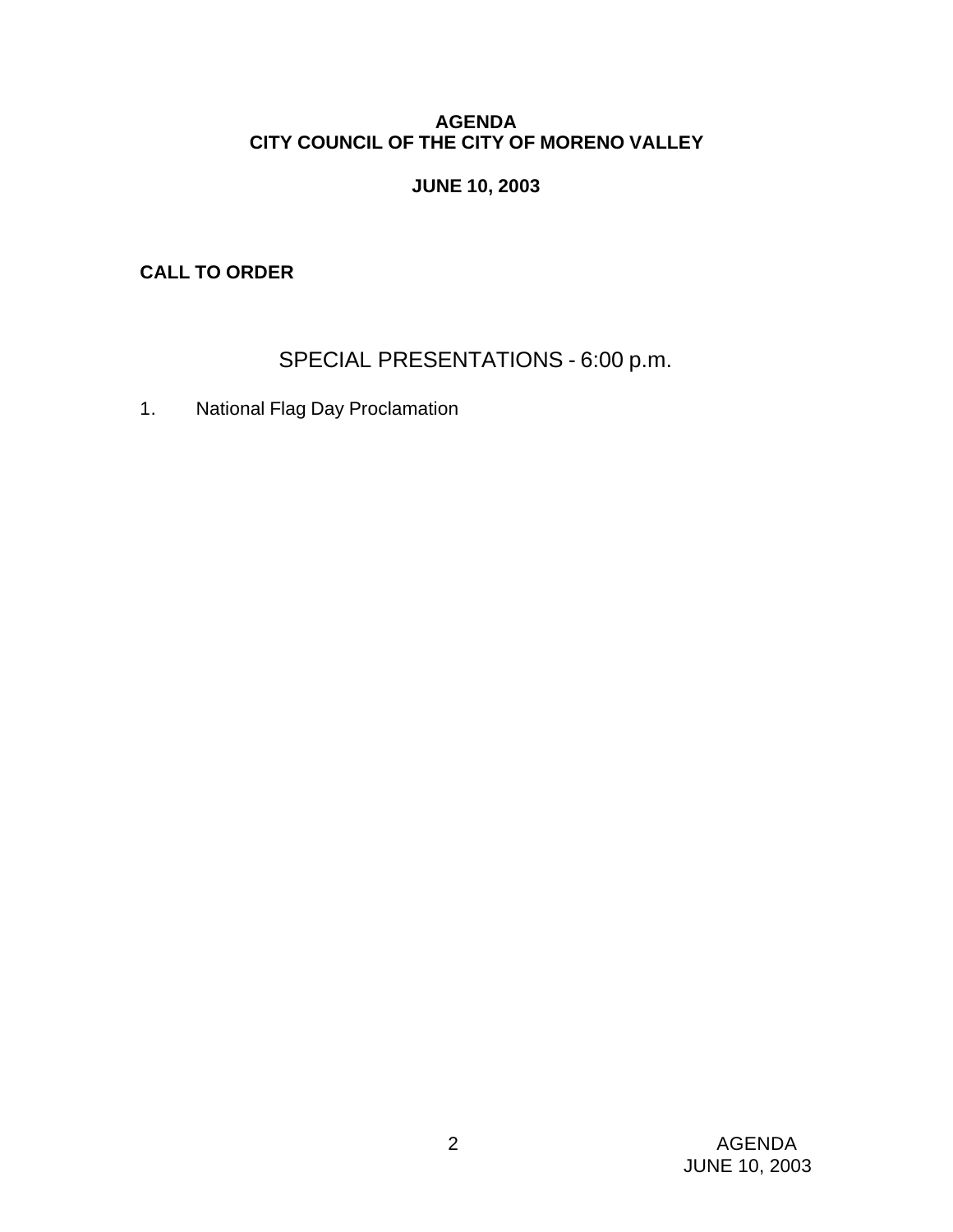#### **AGENDA JOINT MEETING OF THE CITY COUNCIL OF THE CITY OF MORENO VALLEY MORENO VALLEY COMMUNITY SERVICES DISTRICT COMMUNITY REDEVELOPMENT AGENCY OF THE CITY OF MORENO VALLEY**

#### **REGULAR MEETING - 6:30 P.M. JUNE 10, 2003**

**CALL TO ORDER** (Joint Meeting of the City Council of the City of Moreno Valley, Moreno Valley Community Services District and the Community Redevelopment Agency of the City of Moreno Valley - actions taken at the Joint Meeting are those of the Agency indicated on each Agenda item)

## **PLEDGE OF ALLEGIANCE**

**INVOCATION** – Rev. JoAnn Weeks, Grace Episcopal Church

#### **ROLL CALL**

#### **INTRODUCTIONS**

PUBLIC COMMENTS **ON MATTERS ON THE AGENDA** WILL BE TAKEN UP AS THE ITEM IS CALLED FOR BUSINESS, BETWEEN STAFF'S REPORT AND CITY COUNCIL DELIBERATION (SPEAKER SLIPS MAY BE TURNED IN UNTIL THE ITEM IS CALLED FOR BUSINESS.) Those wishing to speak should submit a BLUE speaker slip to the Bailiff. There is a three-minute limit per person. All remarks and questions shall be addressed to the presiding officer or to the City Council and not to any individual Council member, staff member or other person.

PUBLIC COMMENTS **ON MATTERS NOT ON THE AGENDA** UNDER THE JURISDICTION OF THE CITY COUNCIL WILL BE HEARD PRIOR TO CITY COUNCIL REPORTS AND CLOSING COMMENTS. IN THE EVENT THAT THE AGENDA ITEM FOR SUCH PUBLIC COMMENTS HAS NOT BEEN CALLED BY 9:00 P.M., IT SHALL BE CALLED AS THE NEXT ITEM OF BUSINESS FOLLOWING THE CONCLUSION OF ANY ITEM BEING HEARD AT 9:00 P.M. Those wishing to speak should submit a BLUE speaker slip to the Bailiff. There is a three-minute limit per person. All remarks and questions shall be addressed to the presiding officer or to the City Council and not to any individual Council member, staff member or other person.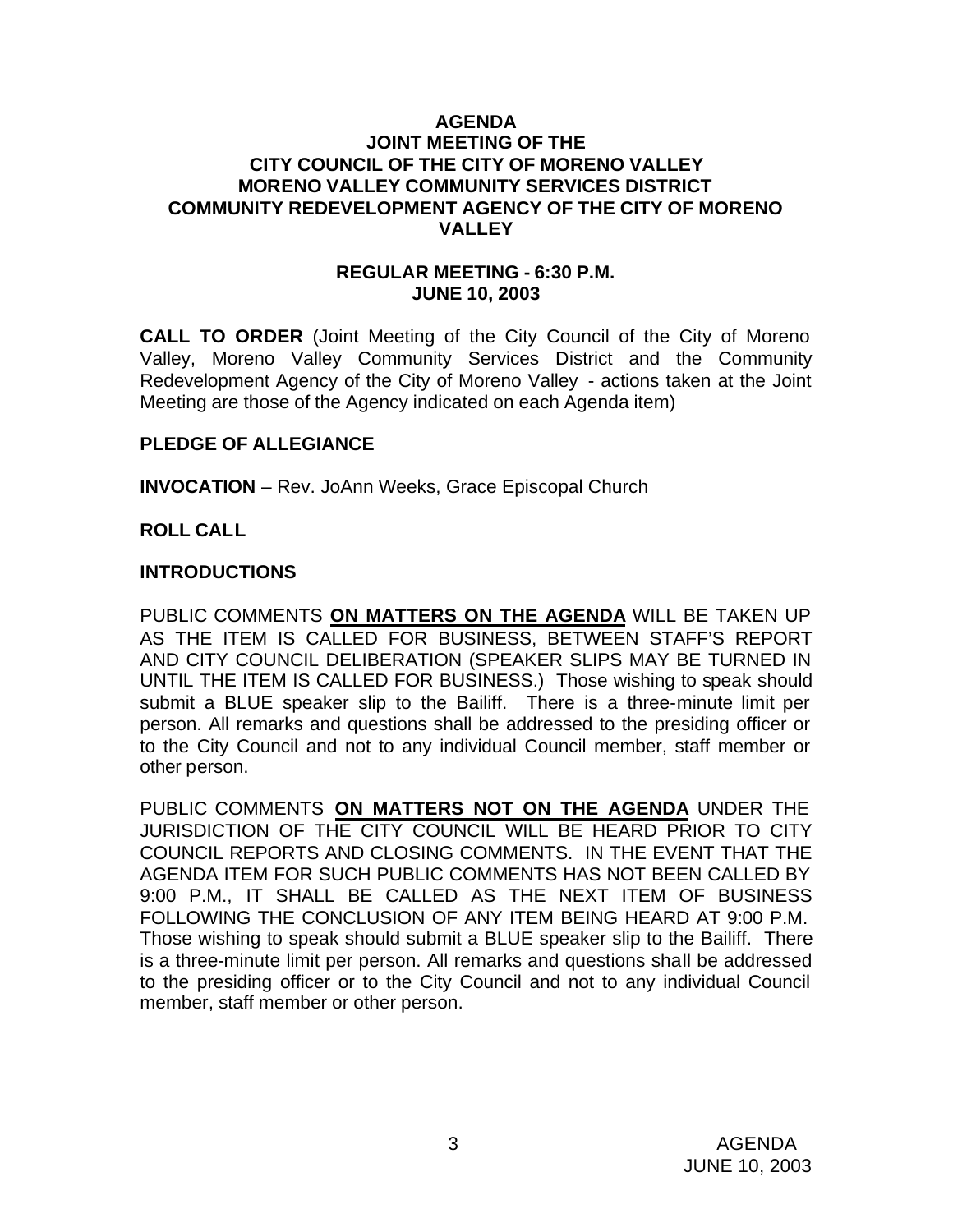## **JOINT CONSENT CALENDARS (SECTIONS A-C) OF THE CITY COUNCIL OF THE CITY OF MORENO VALLEY, MORENO VALLEY COMMUNITY SERVICES DISTRICT, COMMUNITY REDEVELOPMENT AGENCY OF THE CITY OF MORENO VALLEY, AND THE MORENO VALLEY PUBLIC FACILITIES FINANCING CORPORATION**

All items listed under the Consent Calendars, Sections A, B, and C, are considered to be routine and non-controversial, and may be enacted by one motion unless a member of the Council, Community Services District, or Redevelopment Agency requests that an item be removed for separate action. The motion to adopt the Consent Calendars is deemed to be a separate motion by each Agency and shall be so recorded by the City Clerk. Items withdrawn for report/discussion will be heard after public hearing items.

# **A. CONSENT CALENDAR** - **CITY COUNCIL**

- A1. ORDINANCES FIRST READING BY TITLE ONLY Recommendation: Waive reading of all Ordinance Introductions and read by title only.
- A2. MINUTES REGULAR MEETING OF MAY 27, 2003 (Report of: City Clerk) Recommendation: Approve as submitted.
- A3. APPROVE THE MEASURE "A" LOCAL STREETS AND ROADS FUND PROGRAM FIVE-YEAR CAPITAL IMPROVEMENT PLAN, FISCAL YEARS 2004-2008 (Report of: Director of Public Works/City Engineer) Recommendation: Approve Measure "A" Local Streets and Roads Fund Program, Five-Year Capital Improvement Plan list of projects as identified in the document entitled Riverside County Transportation Commission (RCTC), Measure "A" Local Streets and Roads Fund Program, Fiscal Years 2004-2008 and authorize the submittal of the RCTC, Measure "A" Local Fund Program, Fiscal Years 2004-2008, and the Maintenance of Effort (MOE) Certification Statement.
- A4. REQUEST FOR A 4-WAY STOP AT THE INTERSECTION OF GRAHAM ST. AND BAY AVE. (Report of: Director of Public Works/City Engineer) Recommendation: Adopt Resolution No. 2003-43 to establish 4 way stop controls at the intersection of Graham Street and Bay Avenue and direct Transportation Engineering Division to prioritize Graham Street and Bay Avenue on the 2004/2005 signal priority list.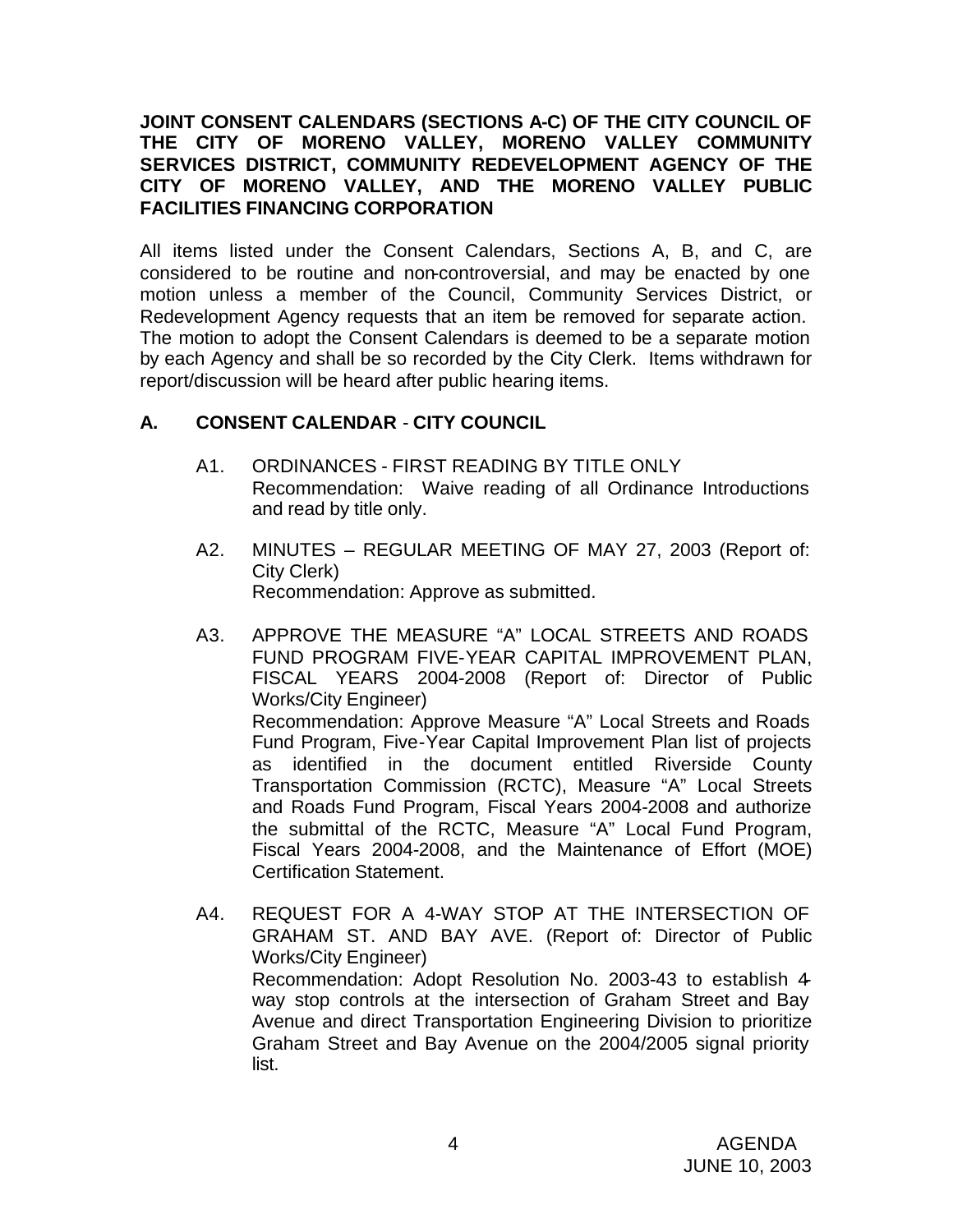#### Resolution No. 2003-43

A Resolution of the City Council of the City of Moreno Valley, California, Establishing Stop Controls for North and South Bound Traffic on Graham Street at Bay Avenue

A5. APPROVAL OF RESOLUTION NO. 2003- 44, SUPPORTING THE CREATION OF THE CALIFORNIA RISK MANAGEMENT AUTHORITY (Report of: Assistant City Manager) Recommendation: Approve Resolution No. 2003-44, supporting the creation of the California Risk Management Authority and the City's participation in the California Risk Management Authority, provided that general liability insurance is secured through the California Risk Management Authority.

## Resolution No. 2003-44

A Resolution of the City Council of the City of Moreno Valley, California, Supporting the Creation of the California Risk Management Authority and Approving a Joint Exercise of Powers Agreement

A6. ADOPTION OF RESOLUTION NO. 2003-45, CORRECTING ORDINANCE NO. 616 WHICH AMENDED NUMEROUS CHAPTERS OF TITLE 9 RELATING TO LANDSCAPE REQUIREMENTS (Report of: Director of Community and Economic Development) Recommendation**:** Recognize that the proposal qualifies as an exemption pursuant to the California Environmental Quality Act (CEQA) Guidelines Section 15061; and adopt Resolution No. 2003- 45.

## Resolution No. 2003-45

A Resolution of the City Council of the City of Moreno Valley, California, Correcting Ordinance 616 due to Clerical Errors Identified Subsequent to Adoption

## **B. CONSENT CALENDAR** - **COMMUNITY SERVICES DISTRICT**

- B1. ORDINANCES FIRST READING BY TITLE ONLY Recommendation: Waive reading of all Ordinance Introductions and read by title only.
- B2. NAMING OF PARK LOCATED BETWEEN LAWLESS ROAD AND PRESIDIO HILLS PARKWAY AS SHADOW MOUNTAIN PARK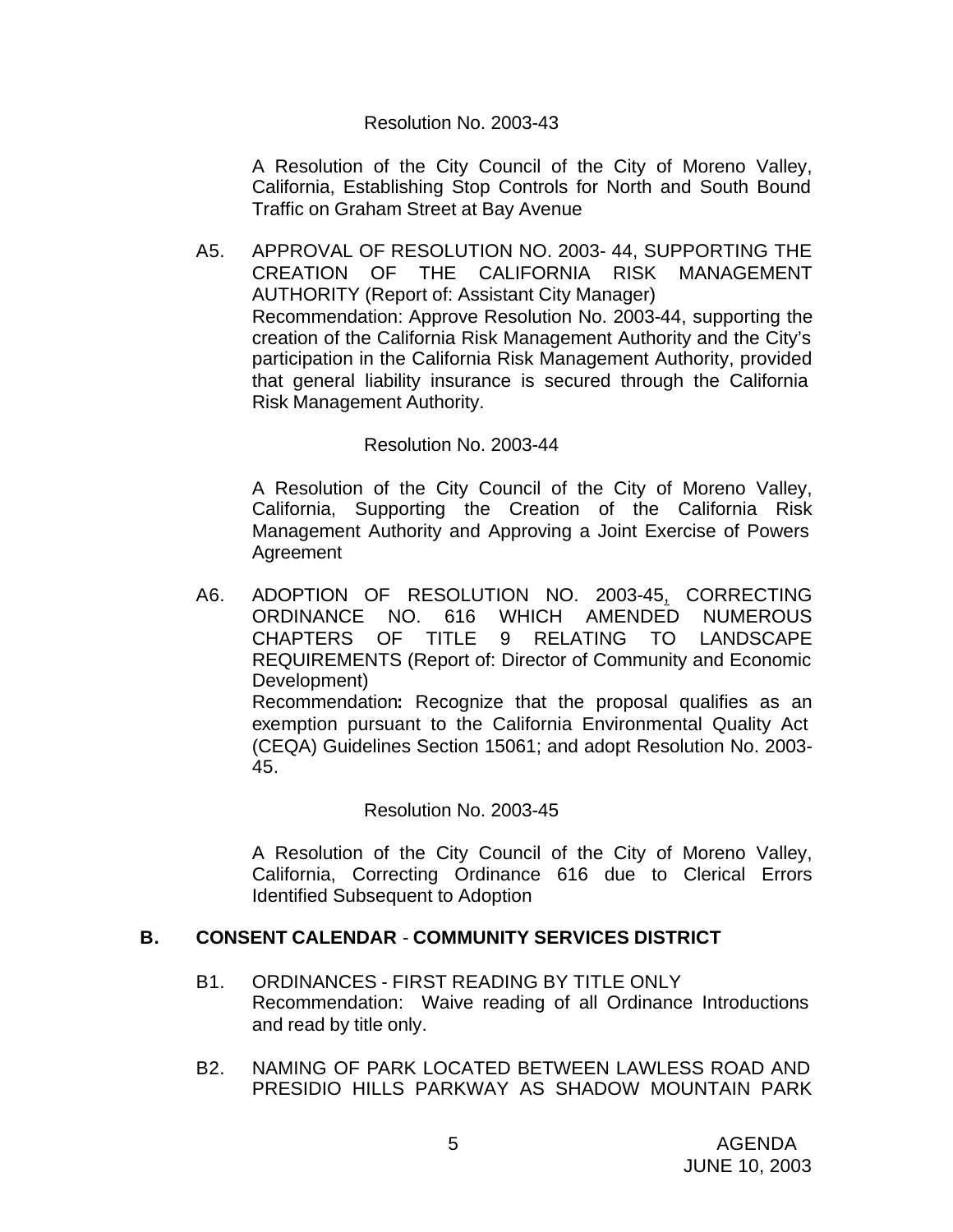(Report of: Director of Parks and Recreation)

Recommendation: Adopt the name as recommended and submitted by the Parks and Recreation Advisory Committee for the new park located between Lawless Road and Presidio Hills Parkway as "Shadow Mountain Park."

B3. MINUTES – REGULAR MEETING OF MAY 27, 2003 (Report of: City Clerk) Recommendation: Approve as submitted.

## **C. CONSENT CALENDAR** - **COMMUNITY REDEVELOPMENT AGENCY**

- C1. ORDINANCES FIRST READING BY TITLE ONLY Recommendation: Waive reading of all Ordinance Introductions and read by title only.
- C2. MINUTES REGULAR MEETING OF MAY 27, 2003 (Report of: City Clerk) Recommendation: Approve as submitted.

#### **D. PUBLIC HEARINGS**

Questions or comments from the public on a Public Hearing matter are limited to five minutes per individual and must pertain to the subject under consideration.

Those wishing to speak should complete and submit a GOLDENROD speaker slip to the Bailiff.

- D1. BUDGET HEARING FY 2003/04 (POWERPOINT PRESENTATION – SLIDES TO BE PROVIDED UNDER SEPARATE COVER) (Report of: City Manager)
- D2. PUBLIC HEARING TO CONSIDER THE CONTINUANCE OF MORENO VALLEY CURRENT COMMUNITY SERVICES DISTRICT ANNUAL PARCEL CHARGES PROPOSED FOR 2003/2004 (Report of: Director of Public Works/City Engineer) Recommendation: That the Mayor and City Council, acting in their respective capacities as President and Members of the Board of Directors of the Moreno Valley Community Services District (CSD), after conducting the public hearing, approve and:
	- 1. Adopt Resolution No. CSD 2003-13 (Zone A)

Resolution No. CSD 2003-13

A Resolution of the Moreno Valley Community Services District of the City of Moreno Valley, Approving the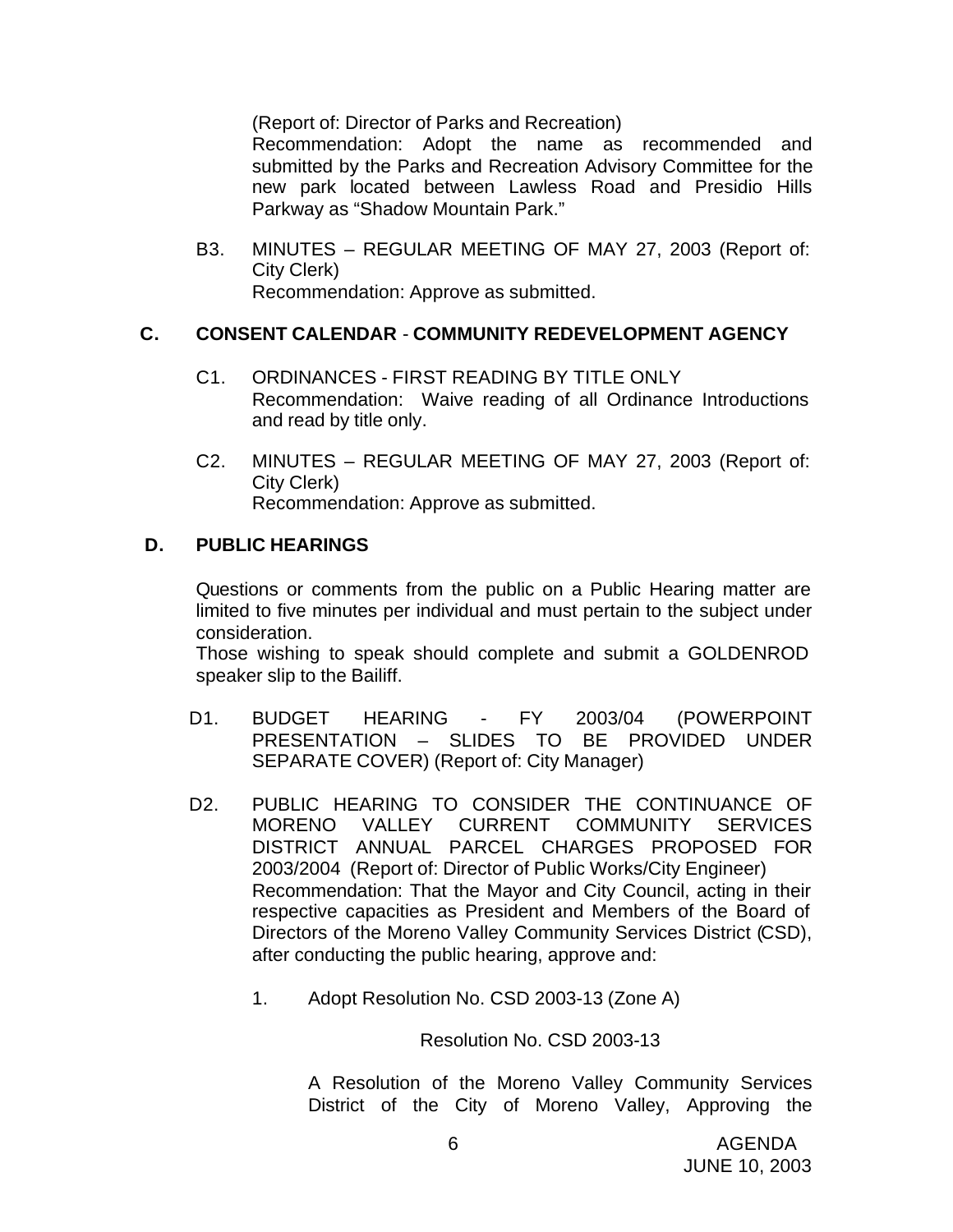Continuance of the Currently Approved Parcel Charge for Furnishing Improvements and Maintenance for Parks and Recreation Services During Fiscal Year 2003/2004

2. Adopt Resolution No. CSD 2003-14 (Zone B)

Resolution No. CSD 2003-14

A Resolution of the Moreno Valley Community Services District of the City of Moreno Valley, Approving the Continuance of the Currently Approved Parcel Charge for Furnishing Improvements and Maintenance for Residential Street Lighting Services During Fiscal Year 2003/2004

3. Adopt Resolution No. CSD 2003-15 (Zone B-1A)

## Resolution No. CSD 2003-15

A Resolution of the Moreno Valley Community Services District of the City of Moreno Valley, Approving the Continuance of the Currently Approved Parcel Charge for Furnishing Improvements for Residential Street Lighting Services to Kristen Court During Fiscal Year 2003/2004

4. Adopt Resolution No. CSD 2003-16 (Zone C)

Resolution No. CSD 2003-16

A Resolution of the Moreno Valley Community Services District of the City of Moreno Valley, Approving the Continuance of the Currently Approved Parcel Charge for Furnishing Improvements and Maintenance for Intersection and Arterial Street Lighting Services During Fiscal Year 2003/2004

5. Adopt Resolution No. CSD 2003-17 (Zone D)

Resolution No. CSD 2003-17

A Resolution of the Moreno Valley Community Services District of the City of Moreno Valley, Approving the Continuance of the Currently Approved Parcel Charge for Furnishing Parkway Landscape Improvement and Maintenance Services During Fiscal Year 2003/2004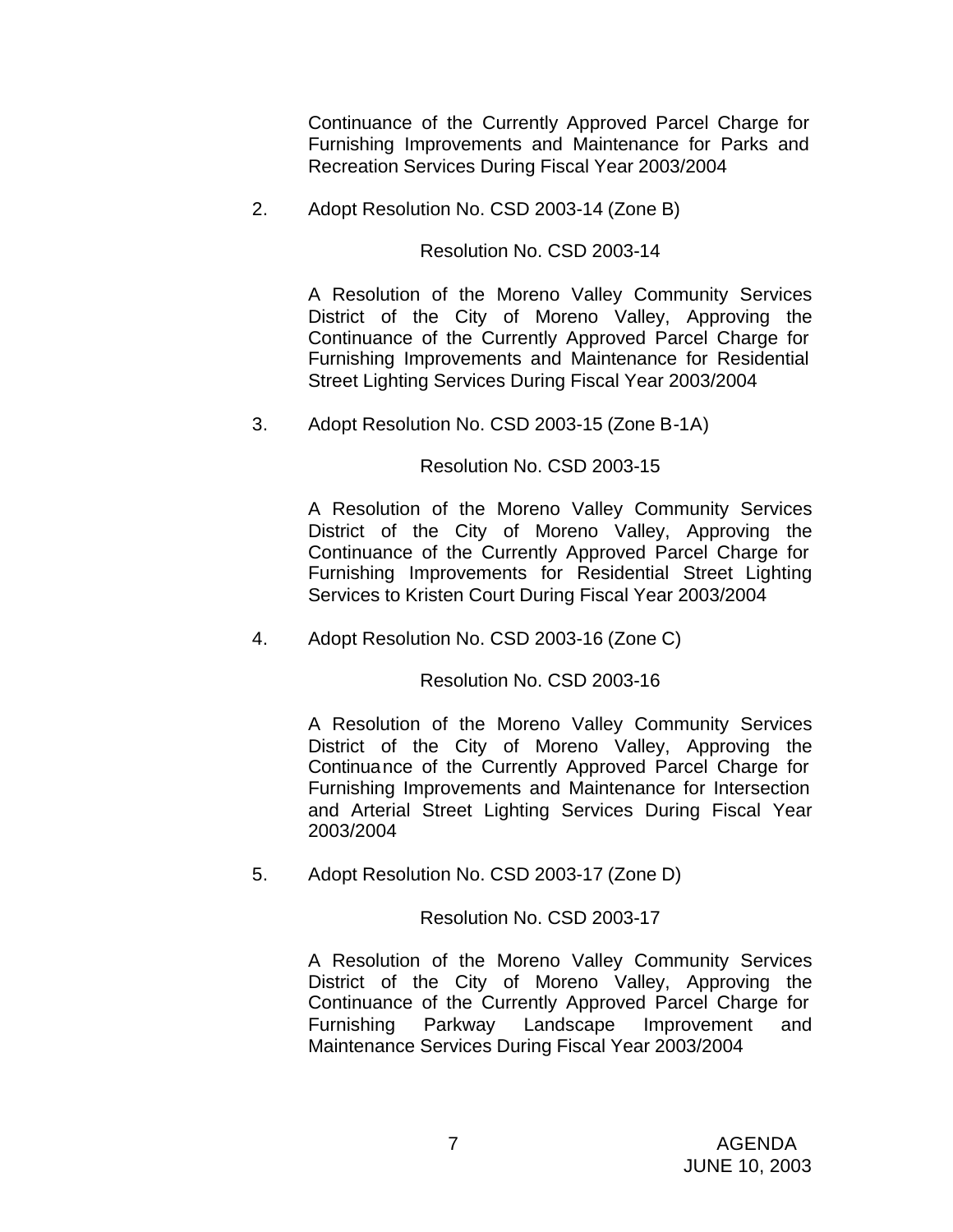6. Adopt Resolution No. CSD 2003-18 (Zone E)

## Resolution No. CSD 2003-18

A Resolution of the Moreno Valley Community Services District of the City of Moreno Valley, Approving the Continuance of the Currently Approved Parcel Charge for Furnishing High-Service Level Parkways Improvement and Maintenance Services During Fiscal Year 2003/04

7. Adopt Resolution No. CSD 2003-19 (Zone E-1A)

## Resolution No. CSD 2003-19

A Resolution of the Moreno Valley Community Services District of the City of Moreno Valley, Approving the Continuance of the Currently Approved Parcel Charge for Furnishing Zone E-1A Renaissance Park – Internal Parkway Landscape/Wall Maintenance Services During Fiscal Year 2003/04

8. Adopt Resolution No. CSD 2003-20 (Zone M)

## Resolution No. CSD 2003-20

A Resolution of the Moreno Valley Community Services District of the City of Moreno Valley, Approving the Continuance of the Currently Approved Zone M Parcel Charge Calculation for Furnishing Commercial/Industrial Median Maintenance Services During Fiscal Year 2003/2004

to continue the proposed current annual parcel charges for providing service to parks, recreation, residential street lighting and improvements, arterial street lighting, parkway landscaping, extensive parkway landscaping, internal parkway landscaping/walls, and medians during fiscal year 2003/2004, as submitted in the Annual Levy Report on file in the office of the City Clerk.

D3. PUBLIC HEARING TO CONSIDER APPROVAL AND ADOPTION OF MORENO VALLEY COMMUNITY FACILITIES DISTRICT NO. 87-1 (TOWNGATE) ANNUAL SPECIAL TAX LEVY (Report of: Director of Public Works/City Engineer) Recommendation: That the City Council, after conducting the public hearing, approve and adopt Resolution No. 2003-40 implementing the rate and method of apportionment of the special tax levy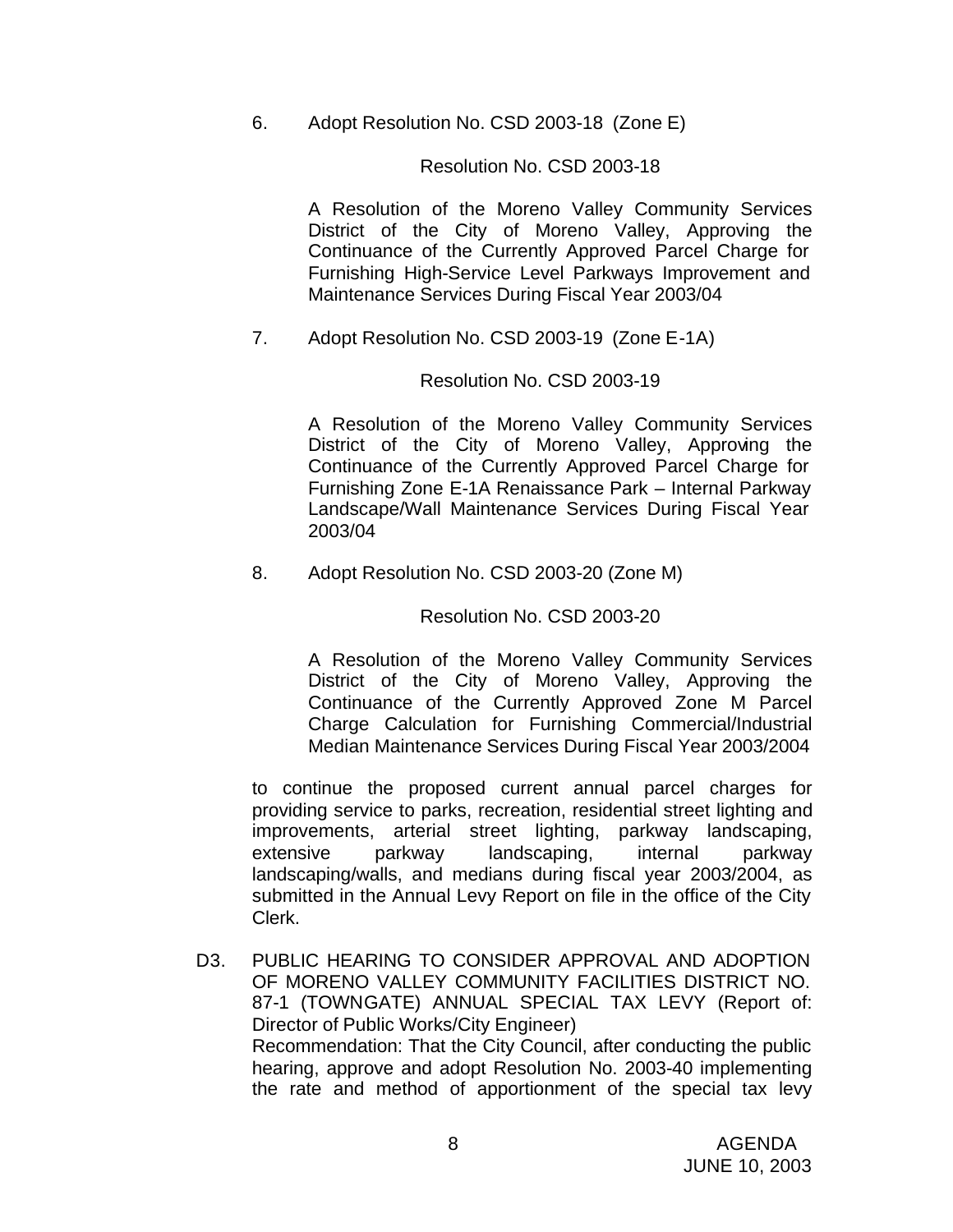required to cover the 2003/2004 annual debt service of CFD No. 87-1 (Towngate), as submitted in the Special Tax Report on file in the office of the City Treasurer.

#### Resolution No. 2003-40

A Resolution of the City Council of the City of Moreno Valley, California, Accepting and Approving the Special Tax Report for Fiscal Year 2003/04 Regarding Community Facilities District No. 87-1 (Towngate)

D4. PUBLIC HEARING TO CONSIDER APPROVAL AND ADOPTION OF MORENO VALLEY COMMUNITY FACILITIES DIS TRICT NO. 87-1 (TOWNGATE) IMPROVEMENT AREA NO. 1 ANNUAL SPECIAL TAX LEVY (Report of: Director of Public Works/City Engineer) Recommendation: That the City Council, after conducting the public hearing, approve and adopt Resolution No. 2003-41 implementing the rate and method of apportionment of the special tax levy required to cover the annual debt service of CFD No. 87-1 (Towngate) Improvement Area No. 1, as submitted in the Special Tax Report on file in the office of the City Treasurer.

#### Resolution No. 2003-41

A Resolution of the City Council of the City of Moreno Valley, California, Accepting and Approving the Report for Fiscal Year 2003/2004 Regarding Community Facilities District No. 87-1 (Towngate) Improvement Area No. 1

D5. PUBLIC HEARING TO CONSIDER APPROVAL AND ADOPTION OF COMMUNITY FACILITIES DISTRICT NO. 3 OF THE CITY OF MORENO VALLEY (AUTO MALL REFINANCING) SPECIAL TAX BONDS, SERIES 2000 ANNUAL SPECIAL TAX LEVY (Report of: Director of Public Works/City Engineer) Recommendation: That the City Council, after conducting the public hearing, approve and adopt Resolution No. 2003-42 implementing the rate and method of apportionment of the special tax levy required to cover the annual debt service of CFD No. 3, as submitted in the Special Tax Report on file in the office of the City Treasurer.

#### Resolution No. 2003-42

A Resolution of the City Council of the City of Moreno Valley, California, Accepting and Approving the Report for Fiscal Year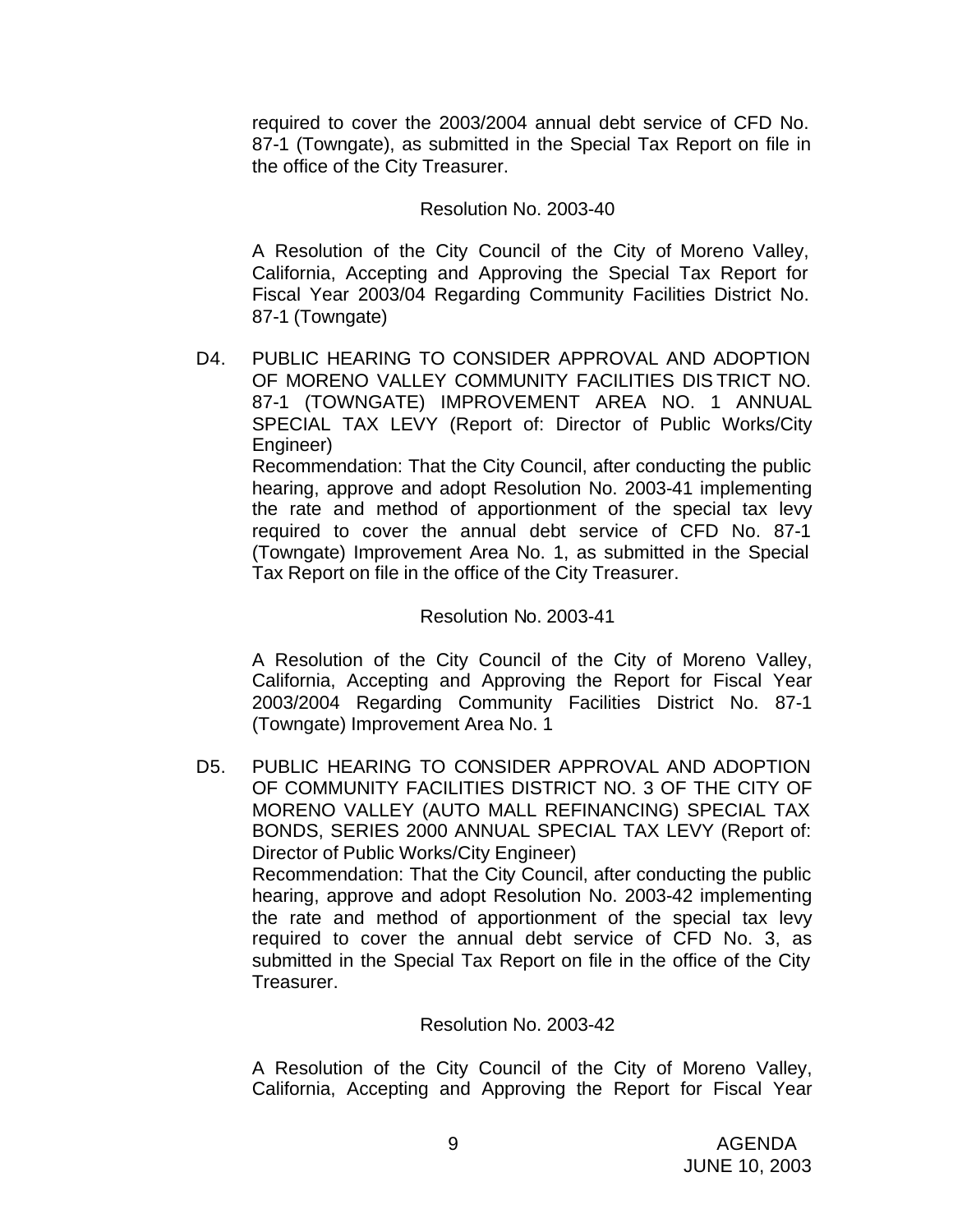2003/2004 Regarding Community Facilities District No. 3 of the City of Moreno Valley (Auto Mall Refinancing)

## **E. ITEMS REMOVED FROM CONSENT CALENDARS FOR DISCUSSION OR SEPARATE ACTION**

## **F. REPORTS**

- F1. ENDORSEMENT OF THE 2003 REVISED TEN-YEAR CAPITAL PLAN (continued from May 27, 2003) (Report of: Director of Public Works/City Engineer) Recommendation: That the City Council:
	- 1. Endorse the 2003 Revised Ten-Year Capital Plan; and
	- 2. Refer the document to the Planning Commission for conformance with the General Plan
- F2. NATIONAL POLLUTANT DISCHARGE ELIMINATION SYSTEM (NPDES) REGULATORY RATE SCHEDULE FOR NEW RESIDENTIAL DEVELOPMENTS (Report of: Director of Public Works/City Engineer) Recommendation: That the City Council review and consider the proposed regulatory rate schedule for new residential developments to fund the federally mandated NPDES.
- F3. REPORT TO CONSIDER PUBLIC COMMENTS REGARDING MAIL BALLOT PROCEEDING FOR COMMUNITY SERVICES DISTRICT ZONE M (COMMERCIAL/INDUSTRIAL IMPROVED MEDIAN MAINTENANCE) - HOME DEPOT – ASSESSOR PARCEL NUMBER (APN) 485-220-022 (NORTHWEST CORNER OF PERRIS BOULEVARD AND IRIS AVENUE) (Report of: Director of Public Works/City Engineer) Recommendation: That the Mayor and City Council, acting in their respective capacities as President and Members of the Board of Directors of the Moreno Valley Community Services District (CSD), accept public comments regarding the proposed inclusion of the Home Depot Development into the CSD Zone M (Commercial/Industrial Improved Median Maintenance).
- F4. REPORT TO CONSIDER PUBLIC COMMENTS REGARDING MAIL BALLOT PROCEEDING FOR COMMUNITY SERVICES DISTRICT ZONE B (RESIDENTIAL STREET LIGHTING) AND ZONE D (PARKWAY LANDSCAPE MAINTENANCE) – TENTATIVE TRACT 30027 (AND ALL AFFECTED PHASES) - SOUTH OF DRACAEA AVENUE, WEST OF NASON STREET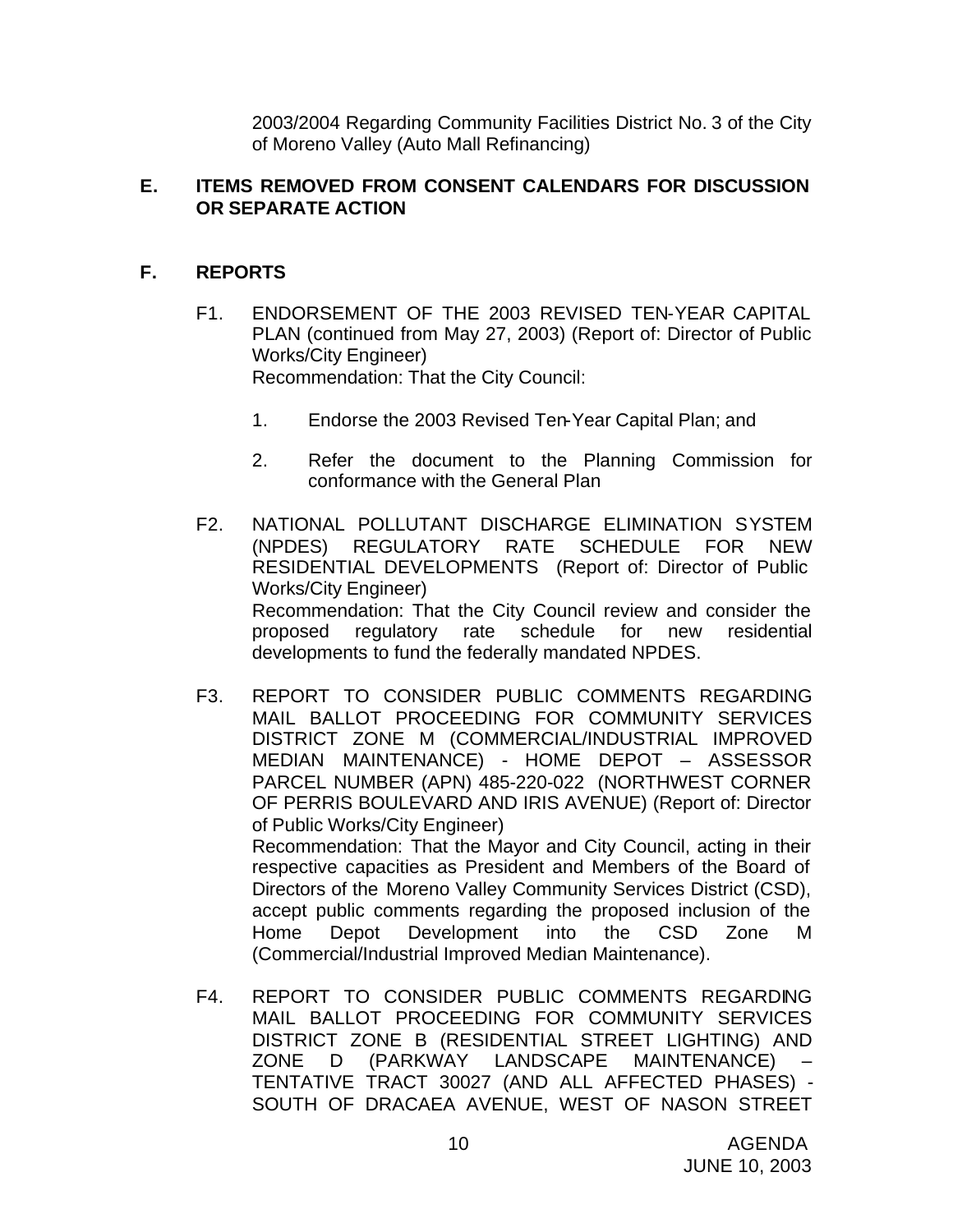AND NORTH OF COTTONWOOD AVENUE (Report of: Director of Public Works/City Engineer)

Recommendation: That the Mayor and City Council, acting in their respective capacities as President and Members of the Board of Directors of the Moreno Valley Community Services District (CSD), accept public comments regarding the proposed inclusion of Tentative Tract 30027 (and all affected phases) into the CSD Zone B (Residential Street Lighting) and Zone D (Parkway Landscape Maintenance) programs and the annual service charges.

F5. ORDINANCE REGARDING ANIMAL REGULATIONS (Report of: Assistant City Manager) Recommendation: That the City Council introduce Ordinance No. 631.

Ordinance No. 631

An Ordinance of the City Council of the City of Moreno Valley, California, Repealing and Reenacting Chapter 10.02 of Title 10 of the City of Moreno Valley Municipal Code Relating to Animal **Regulations** 

- F6. TEMPORARY INCREASE IN POLICE PATROL HOURS, 90-DAY REVIEW (Report of: Chief of Police)(Material not available at time of printing; to be provided under separate cover)
- F7. 5-YEAR PLAN FIRE (POWER POINT PRESENTATION SLIDES TO BE PROVIDED UNDER SEPARATE COVER) (Report of: Interim Fire Chief)
- F8. LEGISLATIVE UPDATE (continued from May 27, 2003) (Report of: Assistant City Manager) Recommendation: That the City Council receive, file and ratify the Legislative Status Report, which is provided as information.
- F9. CITY MANAGER'S REPORT (Informational Oral Presentation not for Council action)

# **G. LEGISLATIVE ACTIONS**

ORDINANCES - 1ST READING AND INTRODUCTION

G1. APPROVAL OF POLICIES AND GUIDELINES FOR THE RESERVATION OF PICNIC SHELTERS, AND INTRODUCTION OF ORDINANCE CSD-37 AMENDING ORDINANCE NO. CSD-32 ESTABLISHING FEES FOR THE RESERVATION OF PICNIC SHELTERS (CONTINUED FROM MAY 27, 2003) (Report of: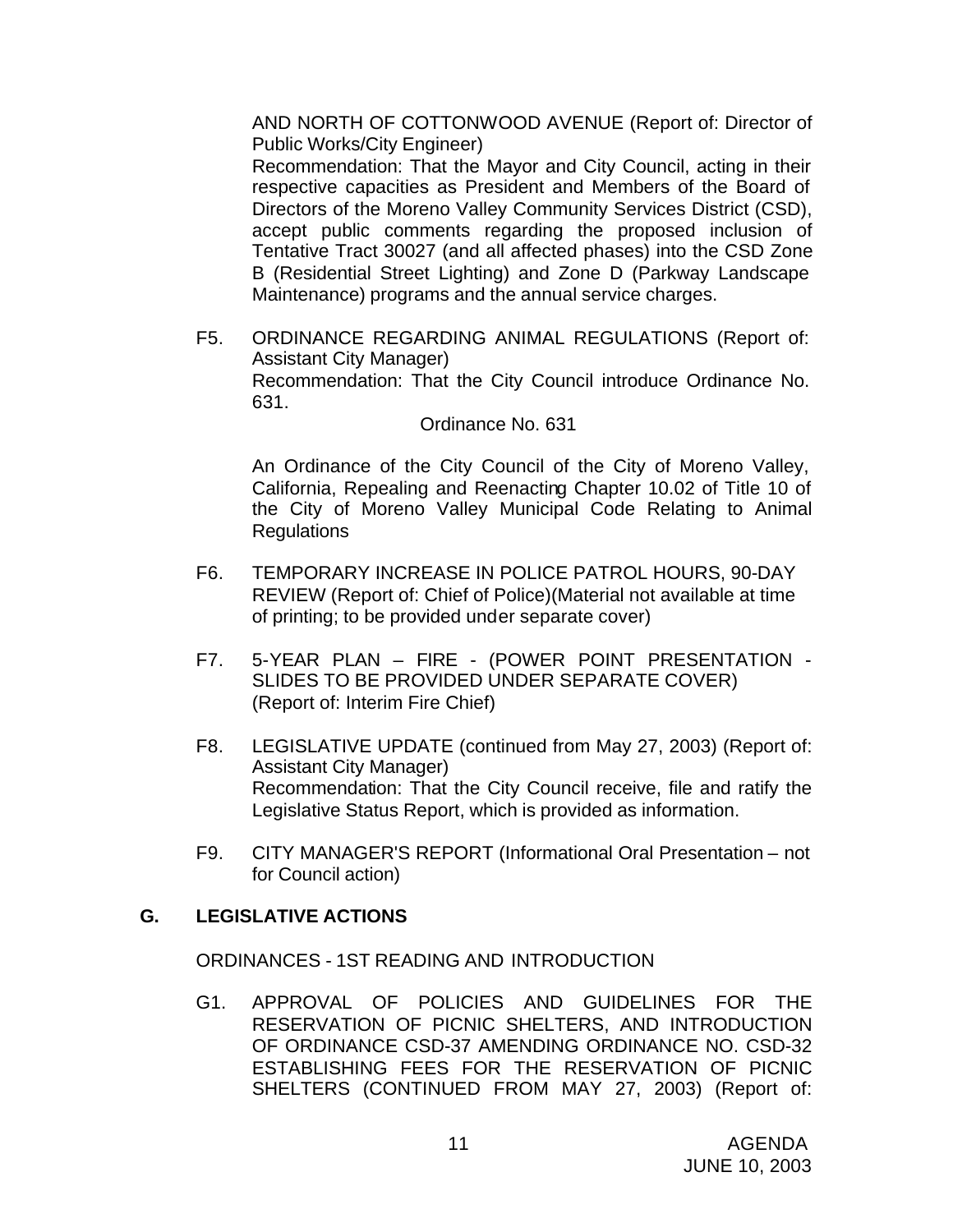Director of Parks and Recreation)

Recommendation: That the Mayor and City Council, acting in their respective capacities as President and Members of the Board of Directors of the Moreno Valley Community Services District (CSD):

- 1. Approve the Policies and Guidelines for the Reservation of Picnic Shelters; and
- 2. Introduce Ordinance No. CSD-37 amending Ordinance No. CSD-32 establishing fees for the reservation of picnic shelters

#### Ordinance No. CSD-37

An Ordinance of the Moreno Valley Community Services District of the City of Moreno Valley, California, Amending Ordinance No. CSD 32, Establishing Fees for Reserving Picnic Shelters at Park Facilities

- G2. APPROVAL OF TOWNGATE COMMUNITY CENTER GUIDELINES AND INTRODUCTION OF ORDINANCE CSD-38 AMENDING ORDINANCE NO. CSD-32 ESTABLISHING FEES FOR THE TOWNGATE COMMUNITY CENTER (Continued from May 27, 2003) (Report of: Director of Parks and Recreation) Recommendation: That the Mayor and City Council, acting in their respective capacities as President and Members of the Board of Directors of the Moreno Valley Community Services District (CSD):
	- 1. Approve the Moreno Valley TownGate Community Center Guidelines; and
	- 2. Introduction of Ordinance No. CSD-38 amending Ordinance No. CSD-32 establishing fees for the TownGate Community Center.

#### Ordinance No. CSD-38

An Ordinance of the Moreno Valley Community Services District of the City of Moreno Valley, California, Amending Ordinance No. CSD-32, Establishing Fees for the Use of the Moreno Valley Towngate Community Center

G3. ORDINANCE NO. 630, AMENDING SECTION 12.36.010 OF CHAPTER 12.36 OF TITLE 12 OF THE MUNICIPAL CODE RELATING TO THE DESIGNATION OF TRUCK ROUTES (continued from May 27, 2003) (Report of: Director of Public Works/City Engineer) Recommendation: That the City Council introduce Ordinance No. 630, amending Section 12.36.010 of Chapter 12.36 of Title 12 of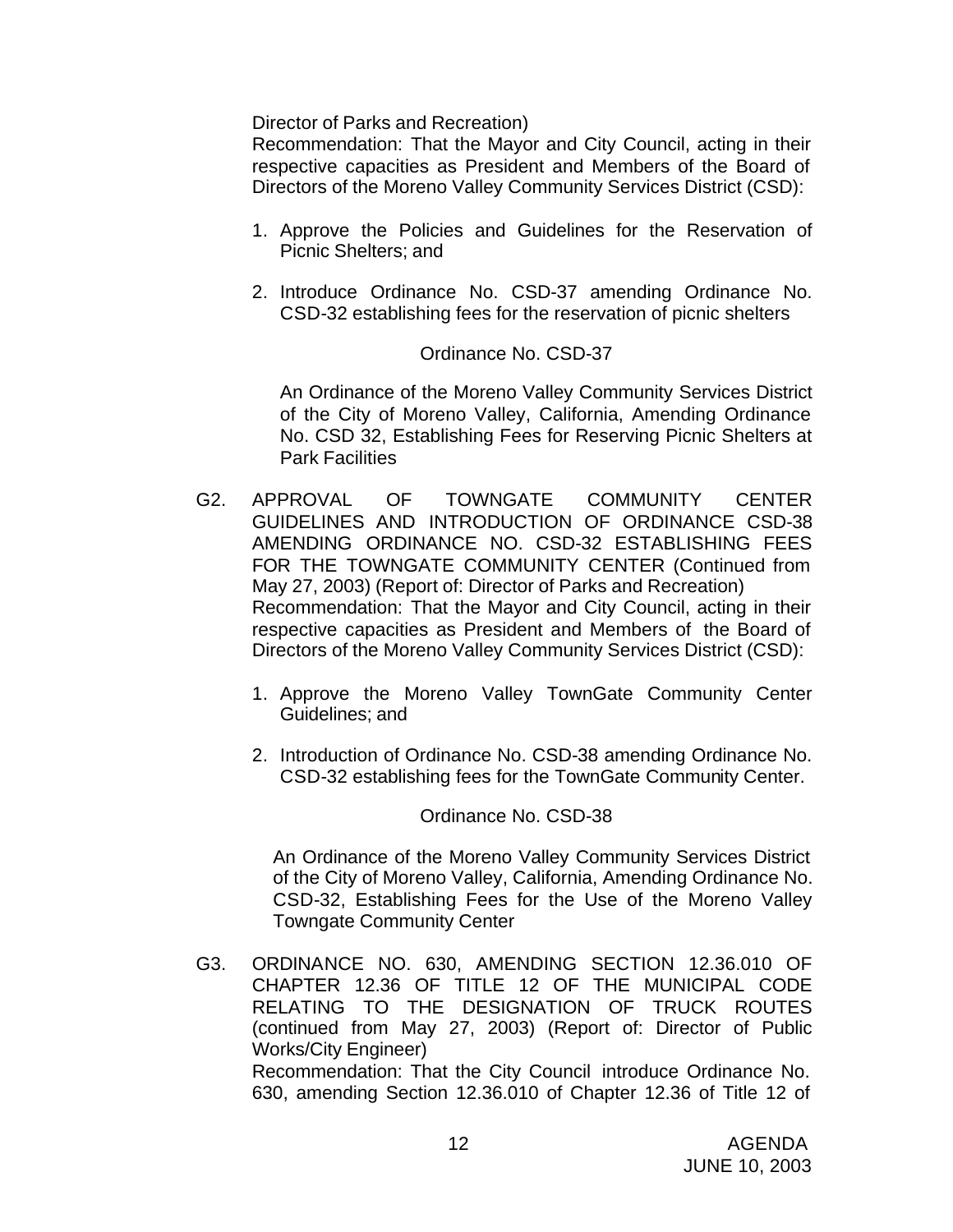the Municipal Code to include San Michele Avenue, Nandina Avenue, and Indian Street as designated "Truck Routes". (Roll call required)

## Ordinance No. 630

An Ordinance of the City Council of the City of Moreno Valley, California, Amending Section 12.36.010 of the City of Moreno Valley Municipal Code Relating to the Designation of Truck Routes

#### ORDINANCES - 2ND READING AND ADOPTION

G4. ORDINANCE 629, AN ORDINANCE OF THE CITY COUNCIL OF THE CITY OF MORENO VALLEY, AUTHORIZING AMENDMENT TO THE CONTRACT BETWEEN THE CITY COUNCIL OF THE CITY OF MORENO VALLEY AND THE BOARD OF ADMINISTRATION OF THE CALIFORNIA PUBLIC EMPLOYEES' RETIREMENT SYSTEM (RECEIVED FIRST READING AND INTRODUCTION ON MAY 13, 2003, ON A 5-0 VOTE) (Report of: Director of Human Resources)

Recommendation: Adopt Ordinance No. 629.

## Ordinance No. 629

An Ordinance of the City of Moreno Valley Authorizing Amendment to the Contract Between the City Council of the City of Moreno Valley and the Board of Administration of the California Public Employees' Retirement System

G5. ORDINANCE NO. CSD 36, AN ORDINANCE OF THE MORENO VALLEY COMMUNITY SERVICES DISTRICT OF THE CITY OF MORENO VALLEY, CALIFORNIA, APPROVING THE ESTABLISHMENT OF ZONE E-3A (TRACT 30318 – INTERNAL PARKWAY LANDSCAPE/WALL MAINTENANCE) AS A SUBZONE OF ZONE E (HIGH-SERVICE-LEVEL) PARKWAY LANDSCAPE MAINTENANCE) (RECEIVED FIRST READING AND INTRODUCTION ON MAY 27, 2003, ON A 5-0 VOTE) (Report of: Director of Public Works/City Engineer) Recommendation: Adopt Ordinance No. CSD-36.

## Ordinance No. CSD-36

An Ordinance of the Moreno Valley Community Services District of the City of Moreno Valley, California, Approving the Establishment of Zone E-3A (Tract 30318 – Internal Parkway Landscape/Wall Maintenance) as a Subzone of Zone E (High-Service-Level) Parkway Landscape Maintenance)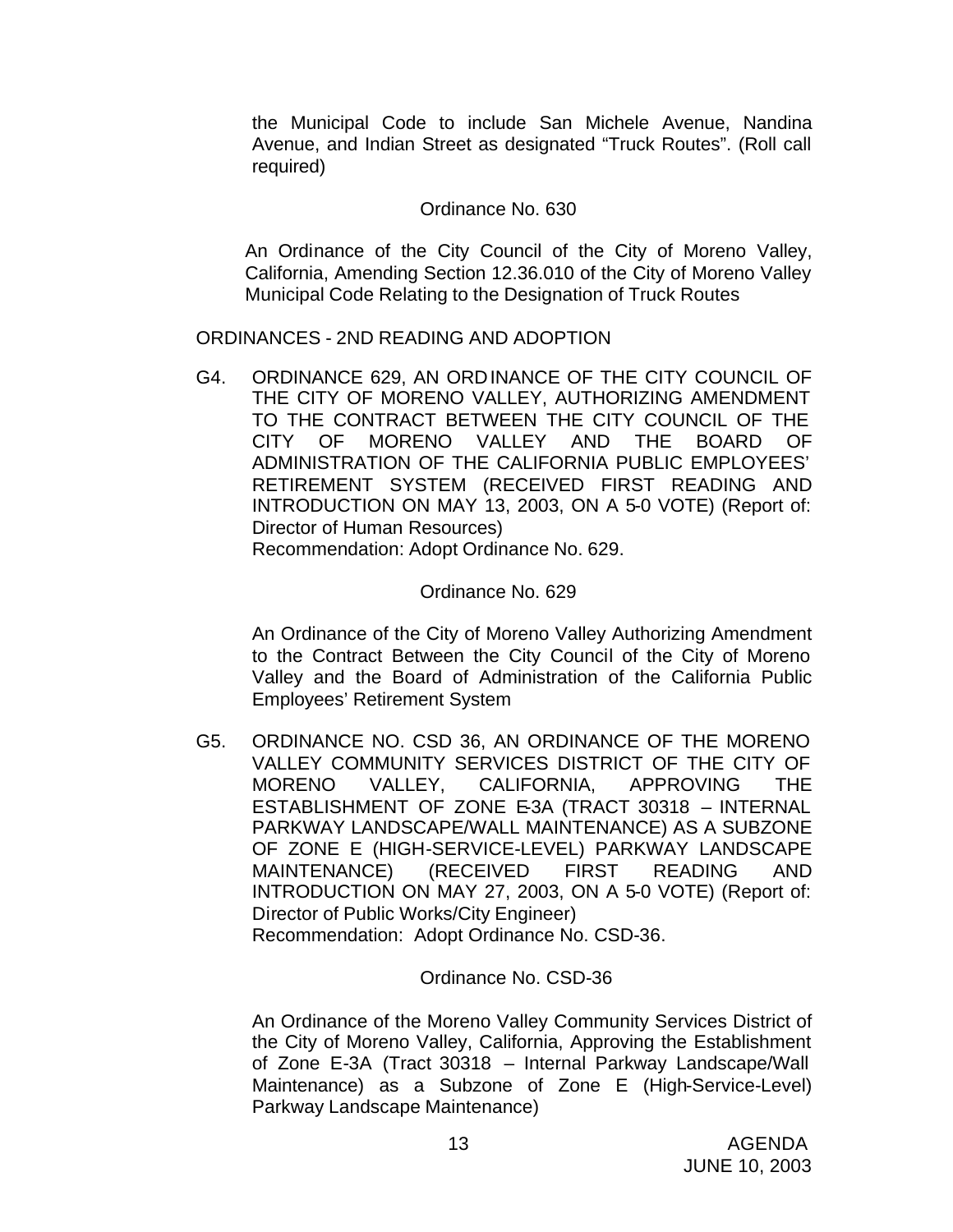G6. ORDINANCE NO. CSD-39, AN ORDINANCE OF THE MORENO VALLEY COMMUNITY SERVICES DISTRICT OF THE CITY OF MORENO VALLEY, CALIFORNIA, AMENDING ORDINANCE NO. CSD-32, ESTABLISHING FEES FOR THE USE OF VALLEY SKATEPARK (RECEIVED FIRST READING AND INTRODUCTION ON MAY 27, 2003, ON A 5-0 VOTE) (Report of: Director of Parks and Recreation) Recommendation: Adopt Ordinance No. CSD-39

Ordinance No. CSD-39

An Ordinance of the Moreno Valley Community Services District of the City of Moreno Valley, California, Amending Ordinance No. CSD-32, Establishing Fees for the Use of Valley Skate Park

ORDINANCES - URGENCY ORDINANCES - NONE

RESOLUTIONS – NONE

PUBLIC COMMENTS **ON ANY SUBJECT NOT ON THE AGENDA** UNDER THE JURISDICTION OF THE CITY COUNCIL

Those wishing to speak should complete and submit a BLUE speaker slip to the Bailiff. There is a three-minute time limit per person. All remarks and questions shall be addressed to the presiding officer or to the City Council and not to any individual Council member, staff member or other person.

## **CLOSING COMMENTS AND/OR REPORTS OF THE CITY COUNCIL, COMMUNITY SERVICES DISTRICT, OR COMMUNITY REDEVELOPMENT AGENCY**